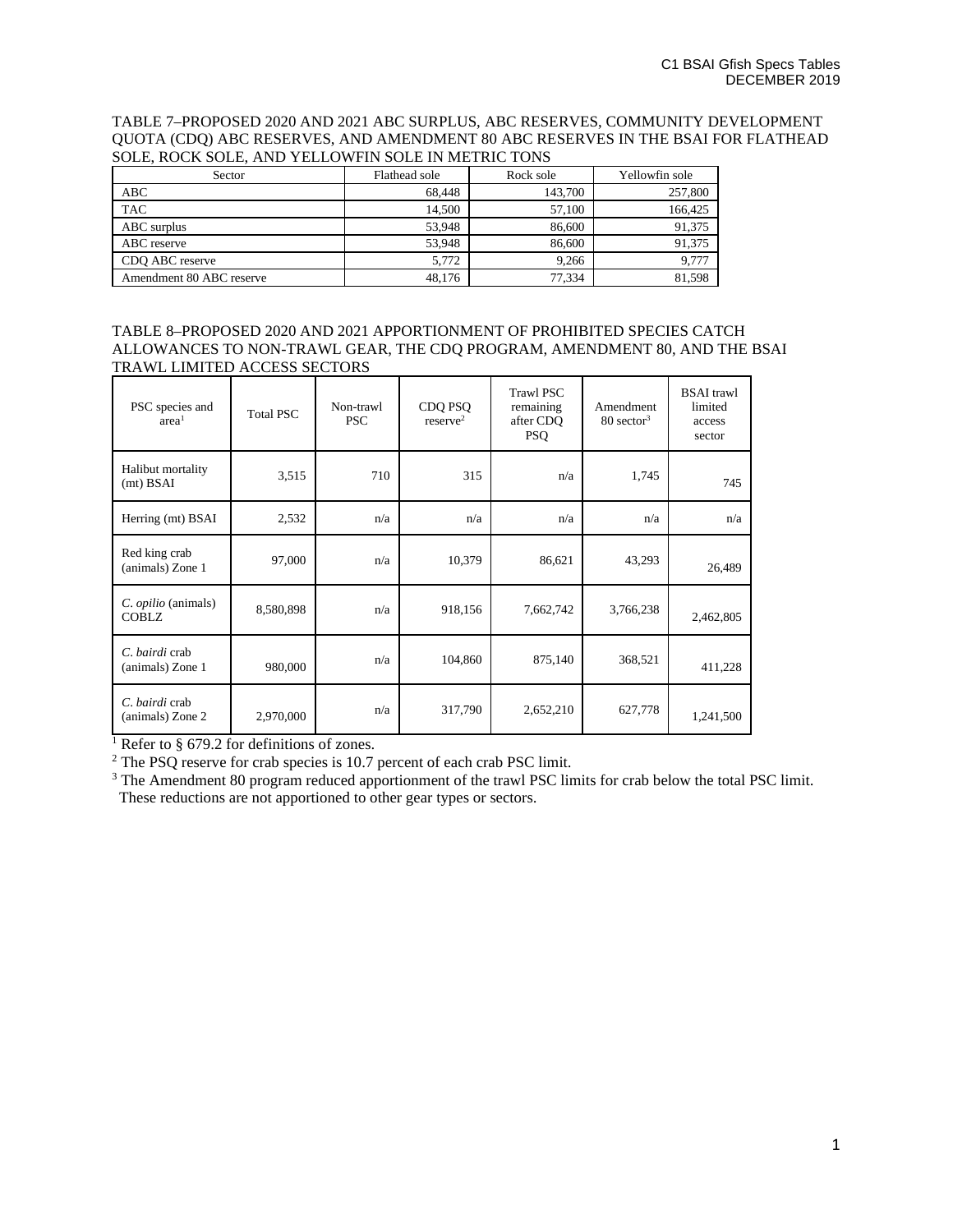### TABLE 9-PROPOSED 2020 AND 2021 HERRING AND RED KING CRAB SAVINGS SUBAREA PROHIBITED SPECIES CATCH ALLOWANCES FOR ALL TRAWL SECTORS

| Fishery categories                                                | Herring (mt) BSAI | Red king crab (animals) Zone 1 |
|-------------------------------------------------------------------|-------------------|--------------------------------|
| Yellowfin sole                                                    | 110               | n/a                            |
| Rock sole/flathead sole/other flatfish $1$                        | 54                | n/a                            |
| Greenland turbot/arrowtooth flounder/Kamchatka flounder/sablefish | ∽                 | n/a                            |
| Rockfish                                                          | -                 | n/a                            |
| Pacific cod                                                       | 13                | n/a                            |
| Midwater trawl pollock                                            | 2.299             | n/a                            |
| Pollock/Atka mackerel/other species <sup>2,3</sup>                | 42                | n/a                            |
| Red king crab savings subarea non-pelagic trawl gear <sup>4</sup> | n/a               | 24,250                         |
| Total trawl PSC                                                   | 2,532             | 97,000                         |

<sup>1</sup>"Other flatfish" for PSC monitoring includes all flatfish species, except for halibut (a prohibited species), Alaska plaice, arrowtooth flounder, flathead sole, Greenland turbot, Kamchatka flounder, rock sole, and yellowfin sole. 2 Pollock other than midwater trawl pollock, Atka mackerel, and "other species" fishery category.

<sup>34</sup>Other species" for PSC monitoring includes skates, sculpins, sharks, and octopuses.

<sup>4</sup>In October 2019, the Council recommended that the red king crab bycatch limit for non-pelagic trawl fisheries within the RKCSS be limited to 25 percent of the red king crab PSC allowance (see § 679.21(e)(3)(ii)(B)(2)). Note: Species apportionments may not total precisely due to rounding.

## TABLE 10–PROPOSED 2020 AND 2021 PROHIBITED SPECIES BYCATCH ALLOWANCES FOR THE BSAI TRAWL LIMITED ACCESS SECTOR

|                                                                         | Prohibited species and area <sup>1</sup> |                                 |                                        |                     |           |
|-------------------------------------------------------------------------|------------------------------------------|---------------------------------|----------------------------------------|---------------------|-----------|
| <b>BSAI</b> trawl limited access sector<br>fisheries                    | Halibut mortality                        | Red king crab<br>(animals) Zone | C. opilio<br>(animals)<br><b>COBLZ</b> | C. bairdi (animals) |           |
|                                                                         | (mt) BSAI                                |                                 |                                        | Zone $1$            | Zone 2    |
| Yellowfin sole                                                          | 150                                      | 23,338                          | 2,321,656                              | 346,228             | 1,185,500 |
| Rock sole/flathead sole/other<br>flatfish $^2$                          |                                          |                                 |                                        |                     |           |
| Greenland turbot/arrowtooth<br>flounder/Kamchatka<br>flounder/sablefish |                                          |                                 |                                        |                     |           |
| Rockfish April 15-December 31                                           | 4                                        |                                 | 3,835                                  |                     | 1,000     |
| Pacific cod                                                             | 391                                      | 2,954                           | 98,959                                 | 60,000              | 49,999    |
| Pollock/Atka mackerel/other<br>species $3$                              | 200                                      | 197                             | 38,356                                 | 5,000               | 5,000     |
| Total BSAI trawl limited access<br>sector PSC                           | 745                                      | 26,489                          | 2,462,805                              | 411,228             | 1,241,500 |

<sup>1</sup> Refer to § 679.2 for definitions of areas.

<sup>2</sup> "Other flatfish" for PSC monitoring includes all flatfish species, except for halibut (a prohibited species), Alaska plaice, arrowtooth flounder, flathead sole, Greenland turbot, Kamchatka flounder, rock sole, and yellowfin sole.

<sup>3</sup> "Other species" for PSC monitoring includes skates, sculpins, sharks, and octopuses.

**Note:** Species apportionments may not total precisely due to rounding.